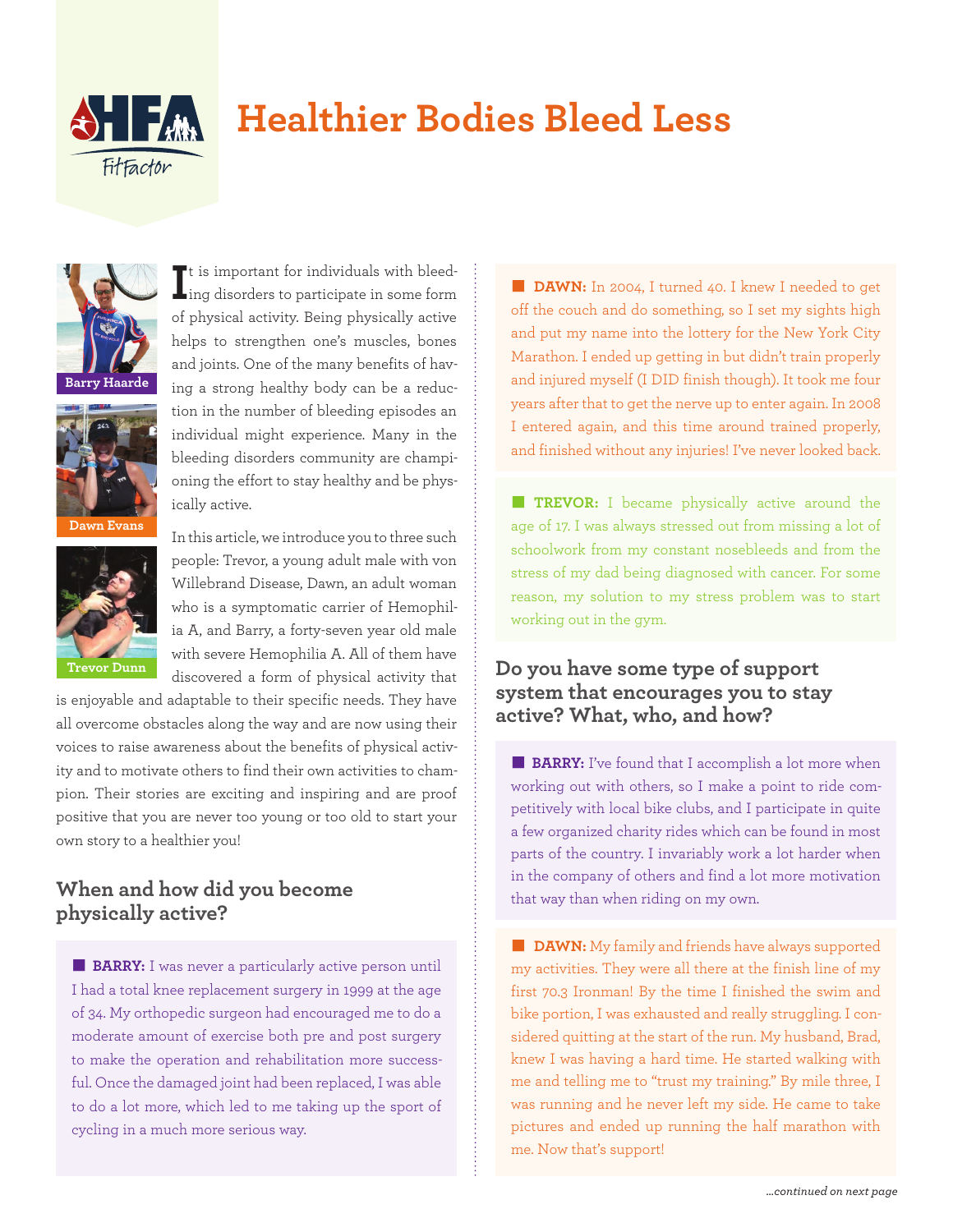**TREVOR:** For a while, my parents didn't support my decisions simply because I chose health and fitness over my school work. Once I learned to balance both, my parents became my number one fans. To this day, I can always count on them to help me in any way they can, whether it's encouraging me to infuse if I'm injured, or simply complimenting me on my dedication.

### **What does your regular fitness routine consist of? How do you manage your bleeding disorder while staying active?**

**BARRY:** At the moment, I'm averaging a little over 250 miles a week on the bike. One of the principal motivations for pushing this hard is to illustrate that neither HIV or hemophilia should limit what we think we can do, as long as we're being wise about the choices we make.

**DAWN:** I try and run or get to the gym at least 5-6 days a week. Even if I walk around the track, I try my best to do something. Being a symptomatic carrier, I have heavy periods, and that can be a challenge during any long training run or marathon, but I've never it slow me down.

**TREVOR:** My fitness routines are always changing and I normally change my plans every 4 weeks. I always make sure I work my full body in one week, and that I'm doing some form of cardio every day. I try to have at least one day of rest to help my joints and muscles recover after a week of hard work. Listening to your body is key.

## **What are some of the benefits of being physically active?**

**BARRY:** In addition to the physical benefits, I think that being active really helps in terms of staying on top of the mental and spiritual stress that inevitably arises from managing all of the financial, psycho-social, and physical effects of living with multiple chronic medical conditions.

**DAWN:** I have more energy, feel better, and know there isn't anything I can't do! I've met some great people along the way who share the love of being active. It's contagious.

**TREVOR:** When I'm able to exercise regularly, my body is extremely energized. I never feel tired, and my sleep cycles are always consistent. Being physically active has actually helped me in every aspect of bleeding prevention.

## **What other things do you do to take care of yourself and stay healthy?**

**BARRY:** I like to think that maintaining a reasonable diet, working full-time, and keeping a good spiritual outlook, all contribute to keep everything going in the right direction.

**n DAWN:** I drink lots of water throughout the day, have been a vegetarian for almost 7 years, and have always tried to eat healthy. However, after I finish a race, I treat myself to things like an entire box of Kraft macaroni and cheese! It's all about balance.

**TREVOR:** I focus on stretching and nutrition. Stretching every morning when I wake up, as well as after every workout has kept my joints loose and strong. Nutrition is the most important aspect of overall health.

# **Do you face any additional challenges because you are physically active?**

**BARRY:** The best results are invariably achieved through consistent effort, so I always try to get on the bike as often as possible.

**n DAWN:** I try and listen to my body, knowing when to take a break.

**TREVOR:** When I first started exercising, I didn't know much about proper nutrition and eventually trained myself to the point of being underweight, and I developed an eating disorder. I had to learn that being physically active also means being smart when it comes to food.